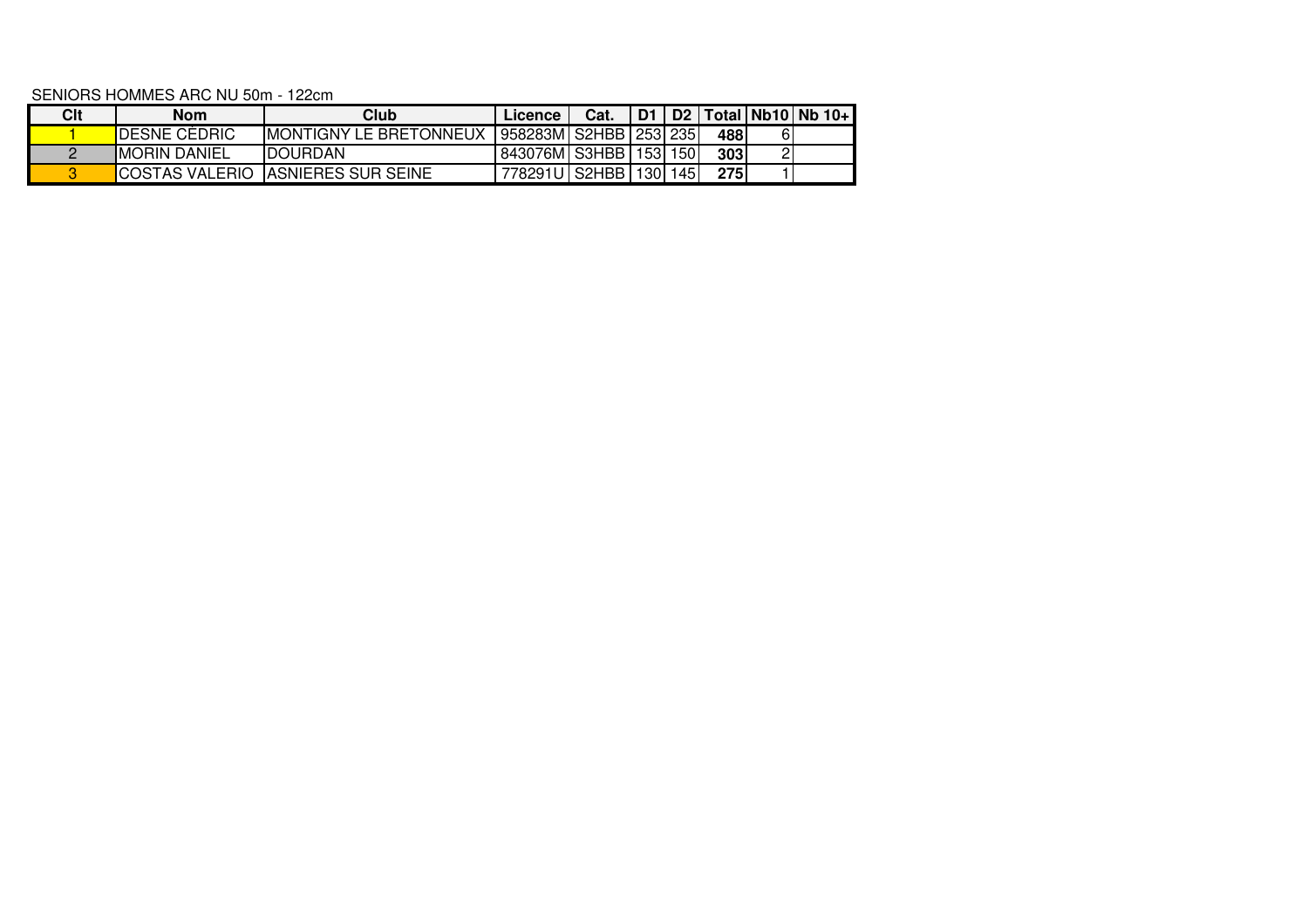## **HOMMES ARC CLASSIQUE Ex-FITA**

| Clt            | <b>Nom</b>               | Club                          | Licence | Cat.                           | 70m | 70m | Total | <b>Nb10</b> | $Nb 10+$ |
|----------------|--------------------------|-------------------------------|---------|--------------------------------|-----|-----|-------|-------------|----------|
|                | <b>BLANDIN THOMAS</b>    | <b>ACHERES</b>                | 688699L | S1HCL                          | 308 | 314 | 622   | 17          |          |
| $\overline{2}$ | LEFRANCOIS IANIS         | <b>PERPIGNAN</b>              | 731892K | S1HCL                          | 300 | 317 | 617   | 13          |          |
| 3              | SIMERAY TAO              | <b>BUC</b>                    | 790370Y | <b>JHCL</b>                    | 297 | 319 | 616   | 15          |          |
| 4              | <b>MOUHYI ADNANE</b>     | <b>COLOMBES</b>               | 929115H | S2HCL                          | 304 | 293 | 597   | 11          |          |
| 5              | <b>SCHNEIDER FLORENT</b> | <b>BUC</b>                    | 302657A | S2HCL                          | 294 | 298 | 592   | 8           | 2        |
| 6              | <b>CHEVRET GREGORY</b>   | <b>BONDY AS</b>               | 283450Y | S2HCL                          | 294 | 293 | 587   | 6           | 2        |
|                | LE GRUIEC CORENTIN       | <b>MAUREPAS</b>               | 926771K | <b>JHCL</b>                    | 301 | 279 | 580   | 10          | 3        |
| 8              | <b>VERNEUIL MARC</b>     | <b>BUC</b>                    | 340010B | S2HCL                          | 290 | 277 | 567   | 8           | 3        |
| 9              | <b>VANNIER PASCAL</b>    | <b>FRESNES ARCHERS</b>        | 413352W | S2HCL                          | 291 | 275 | 566   | 6           |          |
| 10             | <b>BRILLAND CEDRIC</b>   | <b>HANCHES</b>                | 824334R | S1HCL                          | 277 | 286 | 563   | 10          |          |
| 11             | <b>HADJAL FLORIAN</b>    | <b>ELANCOURT</b>              | 725153K | S <sub>1</sub> HCL             | 287 | 267 | 554   | 9           |          |
| 12             | JEAN OLIVIER             | <b>RAMBOUILLET</b>            | 648150L | S2HCL                          | 282 | 268 | 550   | 11          | 3        |
| 13             | LEFAUCHEUX JEROME        | <b>ISSY LES MOULINEAUX</b>    | 861842K | S2HCL                          | 273 | 267 | 540   |             |          |
| 14             | <b>CARMONA FRANCOIS</b>  | <b>ISSY LES MOULINEAUX</b>    | 872896A | S2HCL                          | 264 | 273 | 537   | 8           |          |
| 15             | <b>BOURDON CEDRIC</b>    | LE PLESSIS ROBINSON           | 872801X | S1HCL                          | 271 | 249 | 520   | 8           |          |
| 16             | PERON ERWAN              | <b>PARIS ARC CLUB</b>         | 602665W | S3HCL                          | 236 | 274 | 510   | 6           | 3        |
| 17             | LANCELOT DIDIER          | <b>CHAVILLE</b>               | 868554F | S2HCL                          | 275 | 233 | 508   | 6           | 2        |
| 18             | <b>MERMET LOIC</b>       | <b>ANTONY</b>                 | 886042P | S2HCL                          | 245 | 259 | 504   | 10          |          |
| 19             | <b>MIOTTO GABRIEL</b>    | <b>CARRIERES SUR SEINE</b>    | 820786J | <b>JHCL</b>                    | 238 | 262 | 500   | 5           |          |
| 20             | <b>DUONG ANH DUNG</b>    | <b>STE GENEVIEVE DES BOIS</b> | 909337K | S2HCL                          | 238 | 261 | 499   |             |          |
| 21             | <b>REGNAULT NICOLAS</b>  | <b>CHAVILLE</b>               | 965355Z | S2HCL                          | 219 | 221 | 440   | 4           |          |
| 22             | <b>SVEHLA ERIC</b>       | <b>MAUREPAS</b>               | 708619N | S <sub>2</sub> H <sub>CL</sub> | 182 | 181 | 363   | 2           |          |
| 23             | RICHARD JEAN MICHEL      | <b>ANTONY</b>                 | 402006N | S2HCL                          |     |     |       |             |          |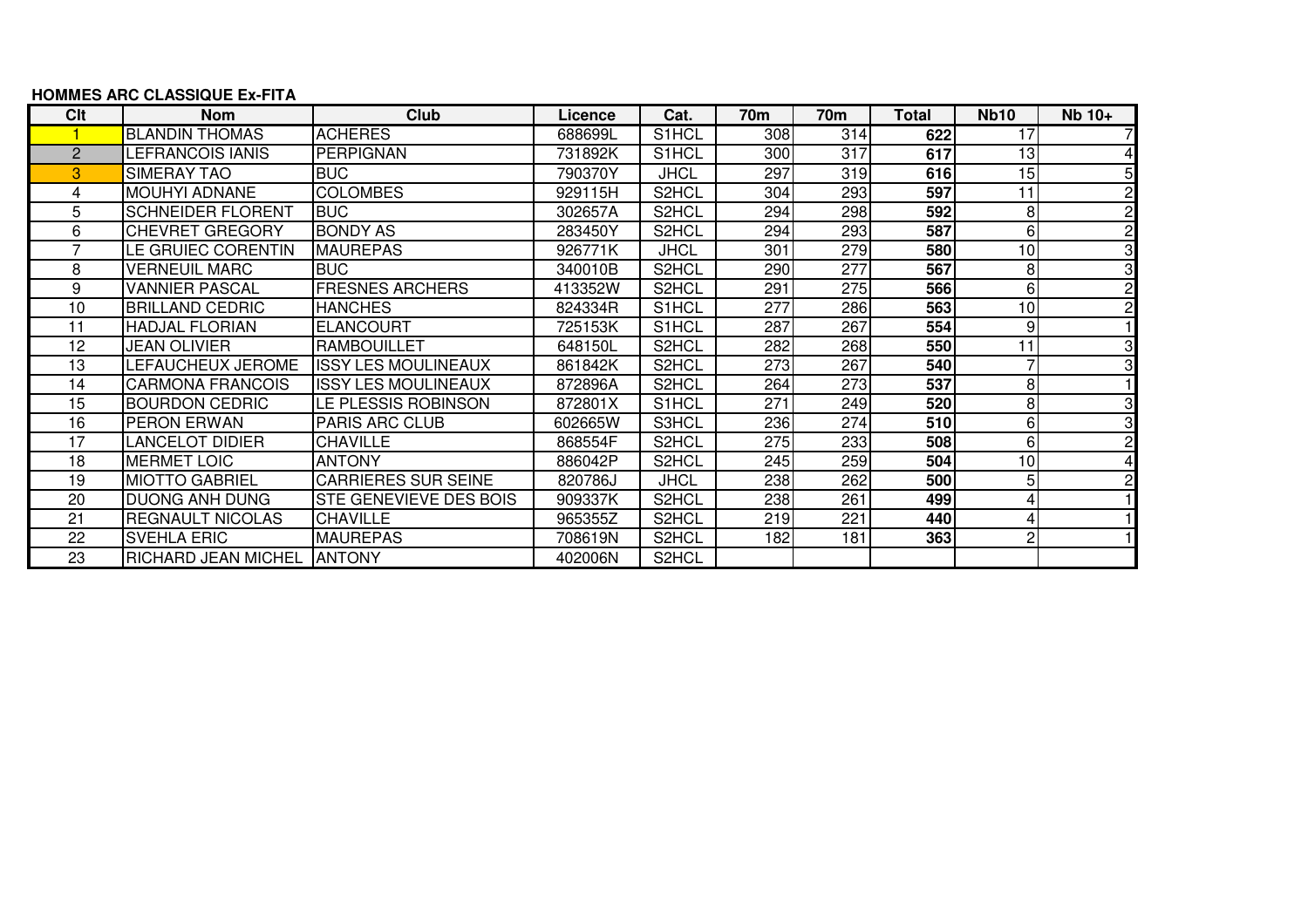**Classique Femme Ex-Fita**

| Clt | <b>Nom</b>                          | Club            | Licence | Cat.               | 70 <sub>m</sub> | 70 <sub>m</sub> | Total | <b>Nb10</b> | Nb 10+ |
|-----|-------------------------------------|-----------------|---------|--------------------|-----------------|-----------------|-------|-------------|--------|
|     | <b>BANCKAERT TIFFANIE</b>           | <b>HANCHES</b>  | 413826L | S <sub>1</sub> FCL | 275             | 2781            | 553   |             |        |
|     | <b>IWILLEMENOT NATHALIE IANTONY</b> |                 | 788661R | S <sub>2</sub> FCL | 2731            | 269             | 542   |             |        |
|     | WIRTH KELLY                         | <b>CHAVILLE</b> | 893316W | S <sub>1</sub> FCL | 251             | 248I            | 499   |             |        |
|     | <b>IVILLAUME CATHERINE</b>          | <b>ACHERES</b>  | 935847A | S <sub>2</sub> FCL | 234             | 248             | 482   |             |        |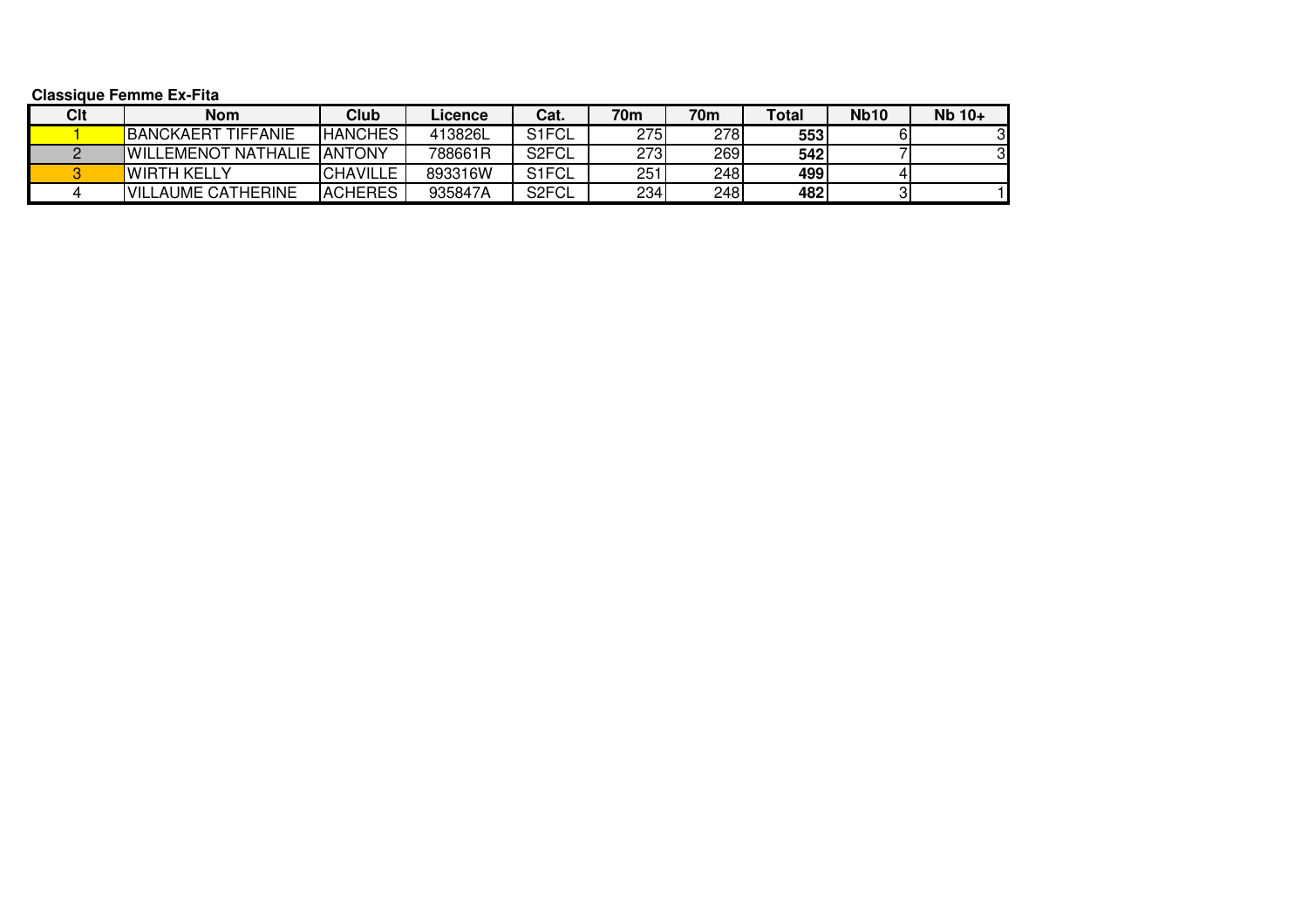## **Poulie Homme Ex-FIta**

| Clt | <b>Nom</b>                   | Club                         | Licence | Cat.                           | 50 <sub>m</sub> | 50 <sub>m</sub> | <b>Total</b> | <b>Nb10</b> | Nb 10+ |
|-----|------------------------------|------------------------------|---------|--------------------------------|-----------------|-----------------|--------------|-------------|--------|
|     | <b>ALOUANI NEIL</b>          | <b>IRUEIL MALMAISON STAR</b> | 840854X | S <sub>1</sub> HCO             | 345             | 341             | 686          | 41          | 14I    |
|     | HUON GUY                     | <b>AUBERGENVILLE</b>         | 287684A | S3HCO                          | 338             | 332             | 670          | 35          |        |
|     | LE CUNFF LUC                 | <b>ANTONY</b>                | 306910Y | S <sub>2</sub> H <sub>CO</sub> | 331             | 323             | 654          | 25          |        |
|     | <b>DE LOBEL MAHY ANTOINE</b> | <b>ICHAVILLE</b>             | 789941G | S <sub>2</sub> H <sub>CO</sub> | 328             | 324             | 652          | 18          |        |
|     | <b>IBRUNO MARC</b>           | <b>POISSY</b>                | 336433N | S3HCO                          | 318             | 317             | 635          |             |        |
|     | NIDIOT JEAN-MICHEL           | <b>FRESNES ARCHERS</b>       | 884259B | S <sub>2</sub> H <sub>CO</sub> | 302             | 296             | 598          |             |        |
|     | <b>TREBBIA XAVIER</b>        | <b>VESINET-CHATOU</b>        | 013235L | S <sub>2</sub> H <sub>CO</sub> | 275             | 286             | 561          |             |        |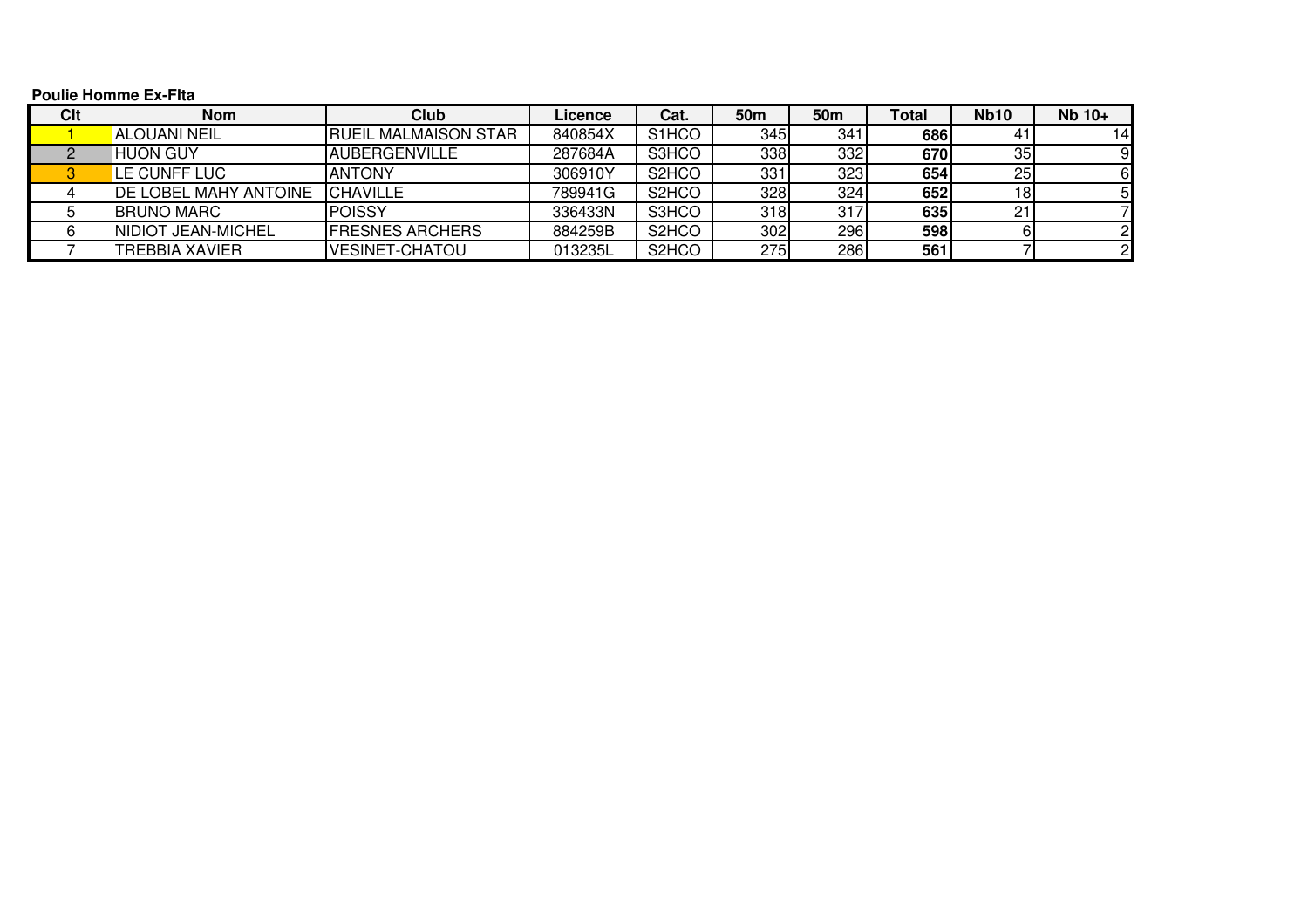Poulie Femme Ex-Fita

| Clt | <b>Nom</b>                                   | Club                                    | ∟icence⊹ | ּ״<br>val.                 | 50m  | 50m | Гоtal | <b>Nb10</b>     | <b>Nb</b><br>10+ |
|-----|----------------------------------------------|-----------------------------------------|----------|----------------------------|------|-----|-------|-----------------|------------------|
|     | <b>CHRISTINE</b><br>'DE<br>OBE<br>LB.<br>MA⊢ | <b>HAVILL.</b><br>-<br>$\sim$<br>– CHA⊺ | 883967J  | $\sim$ $\sim$<br>ാ∠⊏്<br>◡ | 2831 | 296 | 579   | $\sim$<br>ا د ب |                  |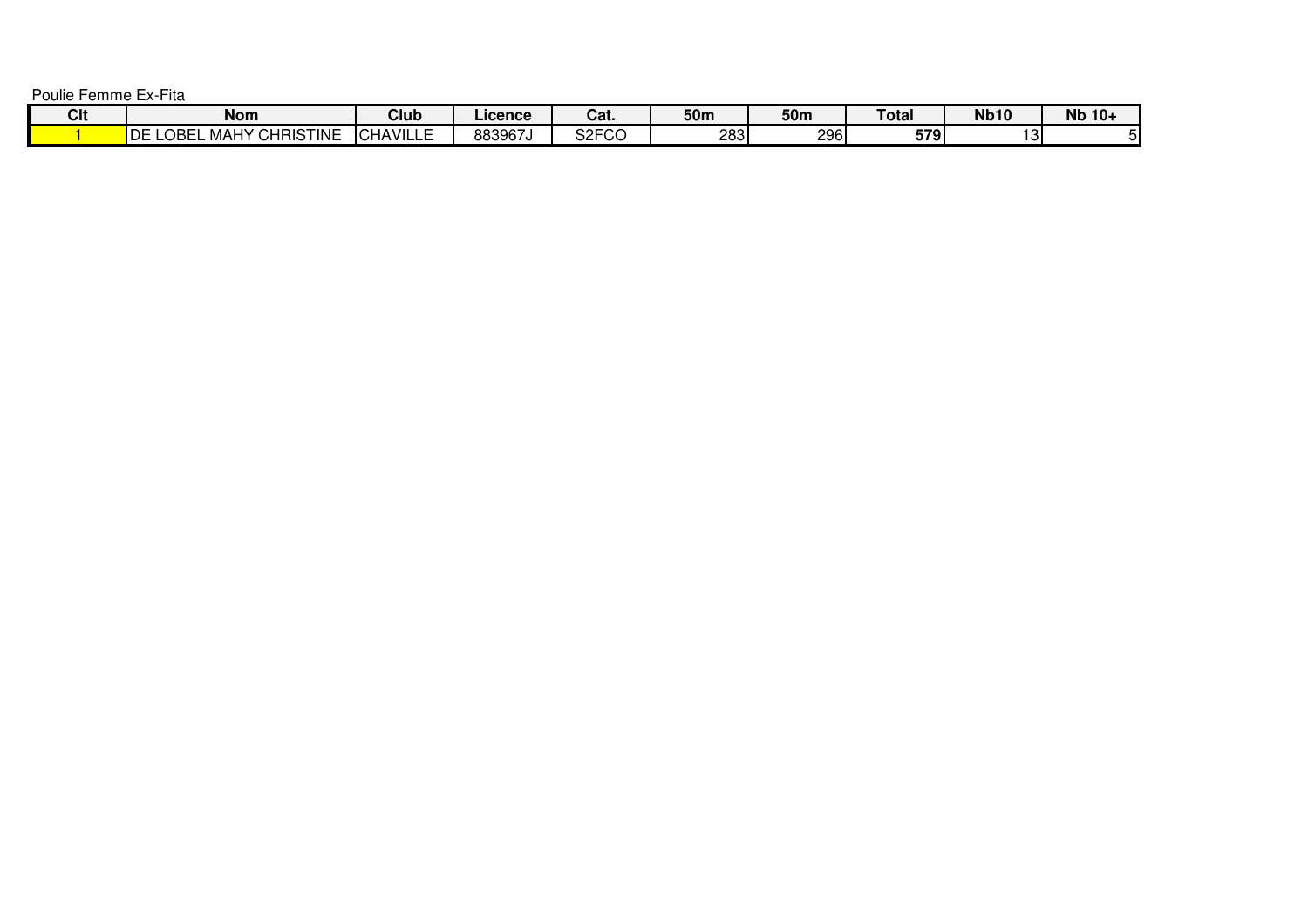| Clt           | <b>Nom</b>                  | Club                          | Licence | Cat.        | 50m | 50 <sub>m</sub> | Total | <b>Nb10</b> | $Nb 10+$       |
|---------------|-----------------------------|-------------------------------|---------|-------------|-----|-----------------|-------|-------------|----------------|
|               | <b>CASNER CHRISTIAN</b>     | <b>MAGNY LES HAMEAUX</b>      | 728966E | S3HCL       | 308 | 326             | 634   | 15          | 41             |
| $\mathcal{P}$ | <b>LEGEAY MARC</b>          | <b>CRETEIL</b>                | 698676F | S2HCL       | 313 | 301             | 614   | 19          | 6              |
| 3             | <b>DUONG ANH DUNG</b>       | <b>STE GENEVIEVE DES BOIS</b> | 909337K | S2HCL       | 310 | 304             | 614   | 12          |                |
|               | <b>VERNEUIL MARC</b>        | <b>BUC</b>                    | 340010B | S2HCL       | 310 | 303             | 613   | 15          | 61             |
| 5             | LEONARD MICKAEL             | <b>ESSARTS-LE-ROI</b>         | 014390S | S1HCL       | 293 | 303             | 596   | 12          | 41             |
| 6             | <b>HERMENT JEAN LUC</b>     | <b>MONTROUGE</b>              | 411012C | S2HCL       | 297 | 284             | 581   | 8           | 3              |
|               | <b>PERON ERWAN</b>          | <b>PARIS ARC CLUB</b>         | 602665W | S3HCL       | 295 | 278             | 573   | 10          | 31             |
| 8             | <b>VERRIEZ CHRISTIAN</b>    | <b>MAGNY LES HAMEAUX</b>      | 599351U | S3HCL       | 276 | 292             | 568   | 6           |                |
| 9             | <b>WENDEN EMMANUEL</b>      | <b>CHAVILLE</b>               | 808483L | S1HCL       | 269 | 295             | 564   | 8           |                |
| 10            | <b>ROBERT OLIVIER</b>       | <b>ROSNY S/ BOIS CIE</b>      | 935595B | S2HCL       | 290 | 270             | 560   | 10          | $\overline{2}$ |
| 11            | <b>BERNARD LIONEL</b>       | <b>HARDRICOURT</b>            | 205251Z | S2HCL       | 281 | 273             | 554   | 6           |                |
| 12            | DAUMEN JEAN-CHRISTOPHE      | IMAGNY LES HAMEAUX            | 008249S | S3HCL       | 271 | 274             | 545   | 9           | $\overline{2}$ |
| 13            | <b>LAVERDURE MICKAEL</b>    | LE PLESSIS ROBINSON           | 916420J | <b>JHCL</b> | 248 | 290             | 538   | 6           | 4              |
| 14            | <b>BARBIER YANNICK</b>      | <b>FRESNES ARCHERS</b>        | 455768A | S2HCL       | 255 | 270             | 525   | 5           |                |
| 15            | <b>CUENOT CHRISTOPHE</b>    | SCEAUX-FONTENAY-AUX-ROSES     | 766209L | S2HCL       | 266 | 246             | 512   |             | 3              |
| 16            | <b>BERNARD XAVIER</b>       | <b>ANTONY</b>                 | 886611H | S1HCL       | 262 | 246             | 508   |             |                |
| 17            | IMARSALET JEAN              | <b>MAUREPAS</b>               | 250375X | S3HCL       | 262 | 237             | 499   | 5           |                |
| 18            | LEBLANC FABRICE             | MONTIGNY LE BRETONNEUX        | 389514K | S3HCL       | 247 | 250             | 497   |             |                |
| 19            | <b>GUIDERA SIMON</b>        | <b>CHAVILLE</b>               | 008752N | S1HCL       | 239 | 251             | 490   | 5           | $\overline{2}$ |
| 20            | <b>APPELTANTS FRANCK</b>    | <b>CHAVILLE</b>               | 008933K | S2HCL       | 234 | 245             | 479   | 5           |                |
| 21            | <b>VILLETTE JEAN CLAUDE</b> | <b>MANTES LA JOLIE</b>        | 805331K | S3HCL       | 229 | 231             | 460   |             |                |
| 22            | MALASSIS FRANTZ             | <b>MONTIGNY LE BRETONNEUX</b> | 658634G | S2HCL       | 231 |                 | 231   |             |                |

## **Classique Homme Ex-Fédéral**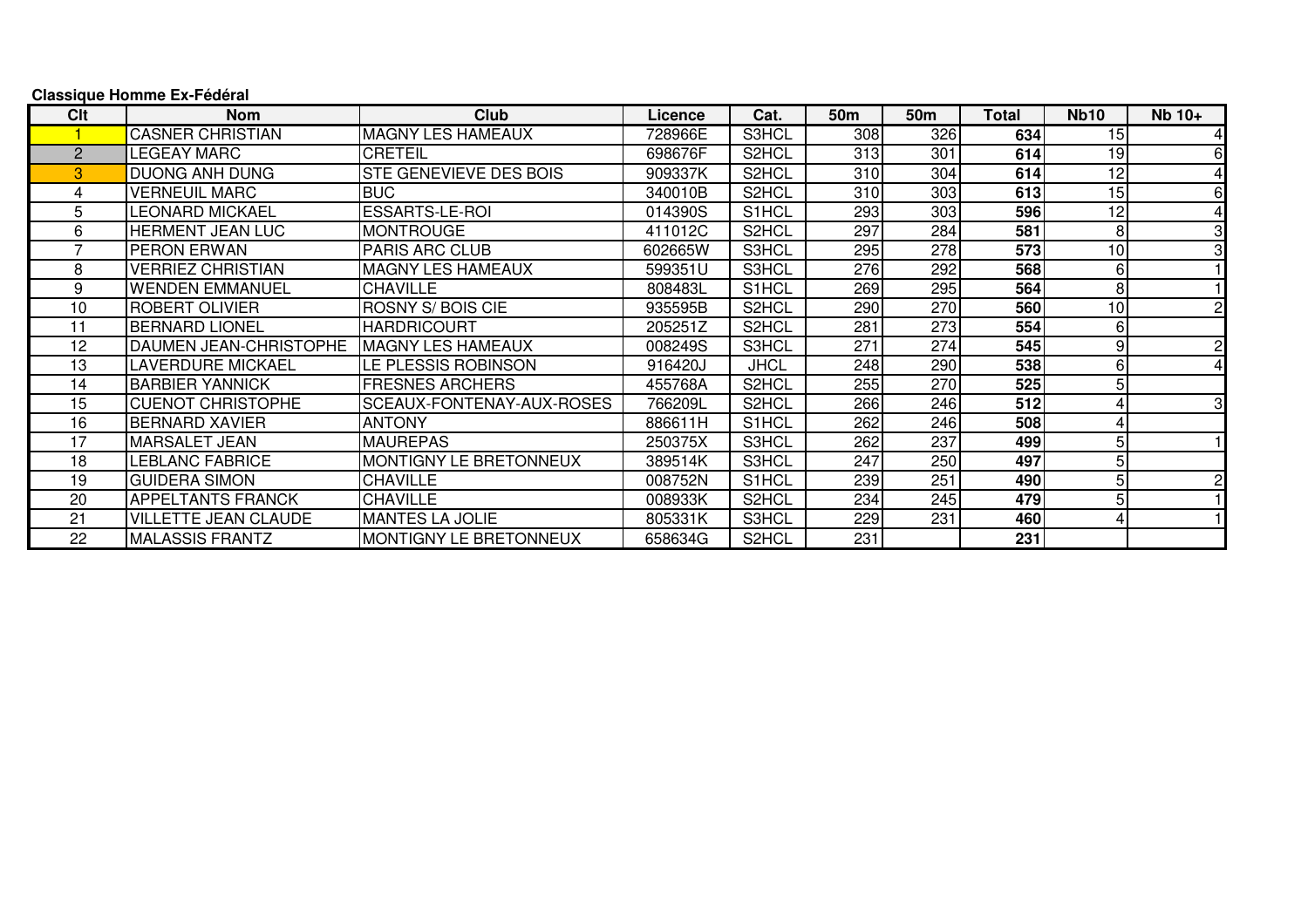## **Classique Femme Ex-Fédéral**

| Clt | <b>Nom</b>               | Club                       | Licence | Cat.               | 50 <sub>m</sub> | 50m | <b>Total</b> | <b>Nb10</b>     | Nb 10+ |
|-----|--------------------------|----------------------------|---------|--------------------|-----------------|-----|--------------|-----------------|--------|
|     | <b>BRES CLAIRE-ELINE</b> | <b>ESSARTS-LE-ROI</b>      | 665234F | S1FCL              | 295             | 306 | 601          |                 |        |
|     | <b>IMOULIN VALERIE</b>   | <b>ANTONY</b>              | 821473F | S <sub>2</sub> FCL | 294             | 297 | 591          |                 |        |
|     | <b>SAROCHUS BLANDINE</b> | <b>CRETEIL</b>             | 848073U | S <sub>2</sub> FCL | 289             | 289 | 578          |                 |        |
|     | NONNON PASCALE           | <b>ESSARTS-LE-ROI</b>      | 386838B | S3FCL              | 295             | 283 | 578          | 13 <sub>1</sub> |        |
|     | <b>MORZADEC MIREILLE</b> | <b>ELANCOURT</b>           | 411027U | S <sub>2</sub> FCL | 280             | 296 | 576          | 15              |        |
|     | <b>DEN BRABER MURIEL</b> | <b>MONTROUGE</b>           | 745430A | S <sub>2</sub> FCL | 276             | 278 | 554          |                 | 5      |
|     | <b>ORSONI ALEXINA</b>    | <b>CHAVILLE</b>            | 809268P | S <sub>2</sub> FCL | 278             | 267 | 545          |                 |        |
|     | <b>TOLKACHOVA ANNA</b>   | <b>ANTONY</b>              | 011167N | S1FCL              | 277             | 217 | 494          |                 |        |
|     | <b>MILLOT VALERIE</b>    | <b>LE PLESSIS ROBINSON</b> | 942679B | S <sub>2</sub> FCL | 224             | 231 | 455          |                 |        |
| 10  | <b>ALBERT FRANCINE</b>   | <b>ANTONY</b>              | 936208T | S3FCL              | 222             | 163 | 385          |                 |        |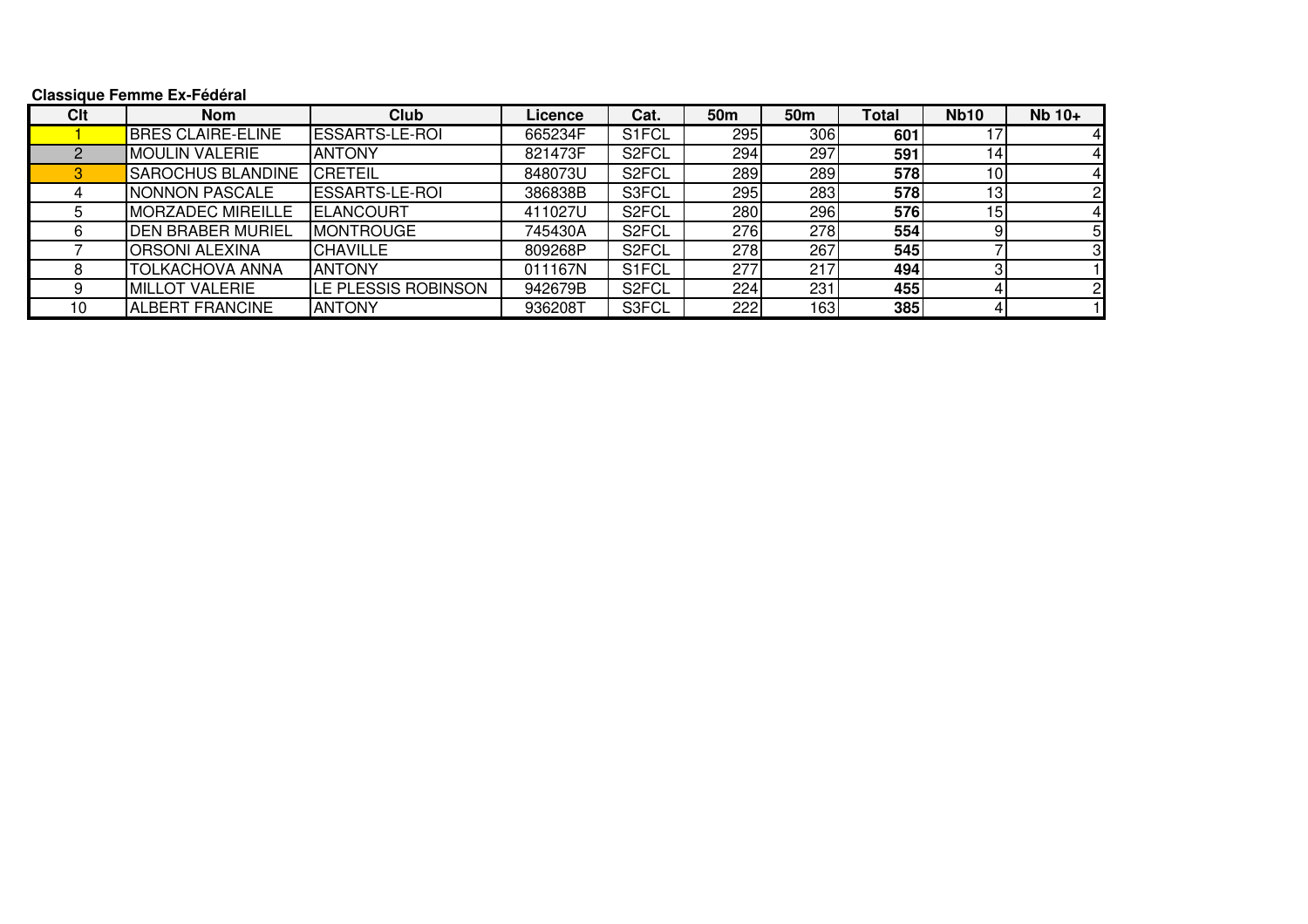**Poulies Homme Ex-fédéral**

| Clt | <b>Nom</b>                     | <b>Club</b>                    | Licence | Cat.                           | 50m | 50m | <b>Total</b> | <b>Nb10</b> | Nb 10+          |
|-----|--------------------------------|--------------------------------|---------|--------------------------------|-----|-----|--------------|-------------|-----------------|
|     | <b>I</b> DE LOBEL MAHY ANTOINE | ICHAVILLE                      | 789941G | S <sub>2</sub> H <sub>CO</sub> | 344 | 352 | 696          | 50          | 161             |
|     | IGOURCEROL RICHARD             | <b>IMONTIGNY LE BRETONNEUX</b> | 658661L | S3HCO                          | 331 | 339 | 6701         | 34          | 20 <sub>l</sub> |
|     | <b>ROSSIGNOL DANIEL</b>        | <b>IGARGENVILLE</b>            | 636436D | S3HCO                          | 317 | 330 | 647          | 26          |                 |
|     | <b>ICELERAULT ERIC</b>         | IMAISONS LAFFITTE CIE          | 437995G | S3HCO                          | 31. | 326 | 637          | 191         |                 |
|     | <b>IPIERRE GILLES</b>          | <b>IGUYANCOURT ARCHERS</b>     | 406702T | S3HCO                          | 320 | 313 | 633          | 21          |                 |